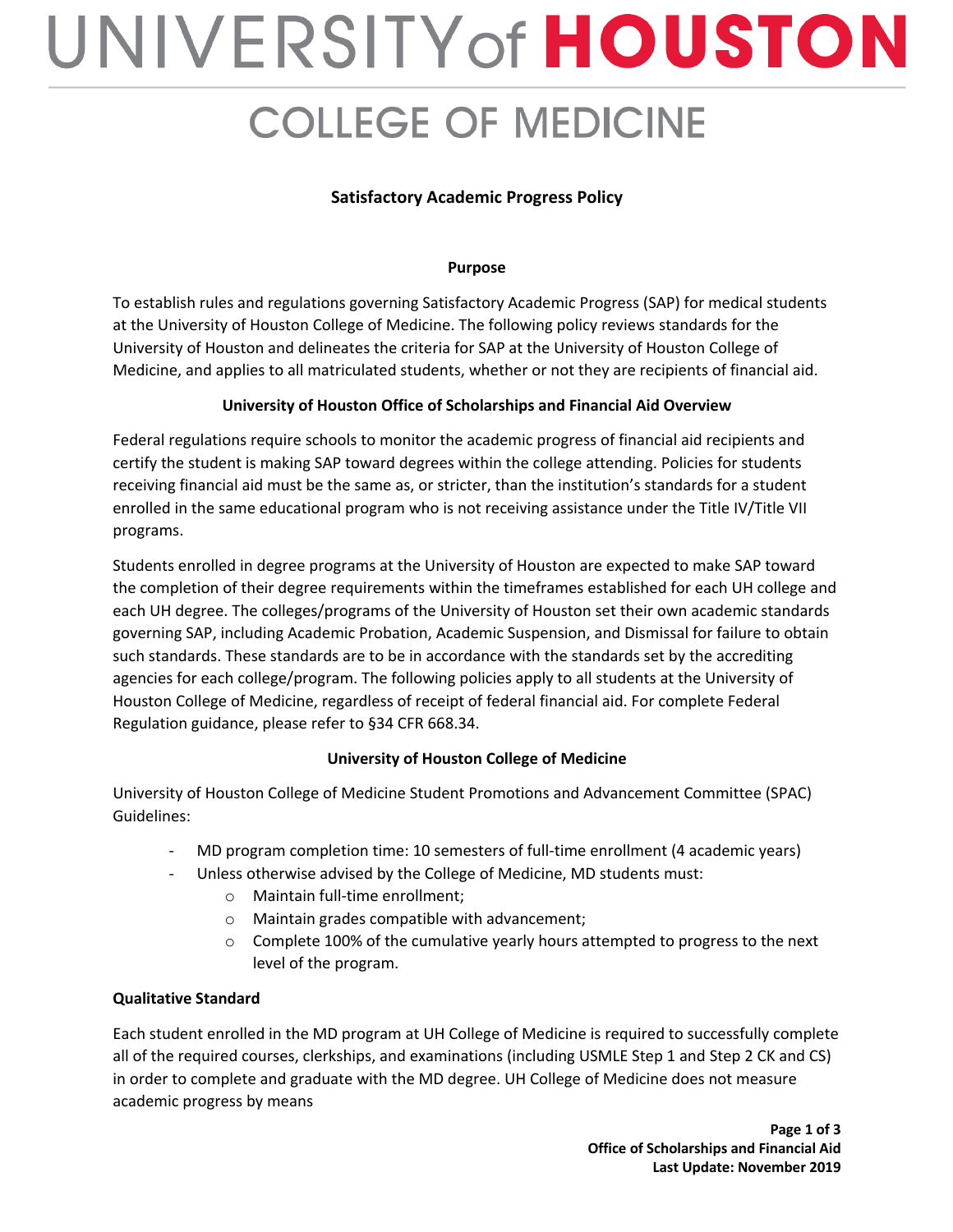of a cumulative grade point average, but with grades of Pass (P) or Fail (F) in the pre-clerkship phase, and grades of Honors (H), Pass (P), or Fail (F) in the clerkship and advanced clerkship phases.

All courses in the pre-clerkship phase must be completed with a grade of Pass (P) in order to progress to the clerkship phase. All clerkships must be completed with a grade of Honors (H) or Pass (P) to progress to the advanced clerkship phase. During the advanced clerkship phase, students must complete all courses with a grade of Honors (H) or Pass (P), as well as satisfactorily complete USMLE Step 1 and USMLE Step 2 CK and CS, to meet graduation requirements.

## **Quantitative Standard (Pace)**

To maintain eligibility for federal financial aid, students at the University of Houston College of Medicine must complete at least 67% of the credit hours attempted. This percentage is calculated by dividing cumulative hours completed by the student by cumulative hours attempted. Students failing to meet the standard at the time of evaluation will not be eligible to receive financial aid. See *Review and Notification* for more information.

#### **Maximum Time Frame**

The standard time frame for completion of required coursework for the MD degree at the University of Houston College of Medicine is 10 semesters of full-time enrollment (achievable in four (4) academic years). Due to personal difficulties or scholarly enrichment activities, a student may require additional time to complete the MD degree. In such situations, an academic plan will be established for the student departing from the standard and that may require the repetition of all or part of a year of study. Requests for exceptions are subject to review by the Student Promotion and Advancement Committee (SPAC). The maximum time permitted to complete the MD degree is six (6) years.

#### **Leave of Absence**

A student may be granted a personal or medical Leave of Absence (LOA) for a variety of reasons. During a leave of absence, the student will not be eligible for financial aid. The period of leave for which the student has been approved will be included in the maximum time frame in which an individual student will be expected to complete the program. Students at UH College of Medicine are limited to no more than 18 months of LOA.

If a student requests a Leave of Absence during the Longitudinal Integrated Clerkship phase of the MD program, Student Affairs will meet to review student progress, impact on financial aid, and necessary steps for re-entry. The decision will be communicated to the student in writing, and retained in the student's file.

## **Review and Notification of Lack of Satisfactory Academic Progress**

Student progress will be reviewed by the College of Medicine Student Promotion and Advancement Committee, in accordance with the Office of the University Registrar and Office of Scholarships and Financial Aid, at the end of each semester. If a student does not meet the criteria to progress to the next phase, the College of Medicine will notify the student, in writing, about their failure to maintain SAP.